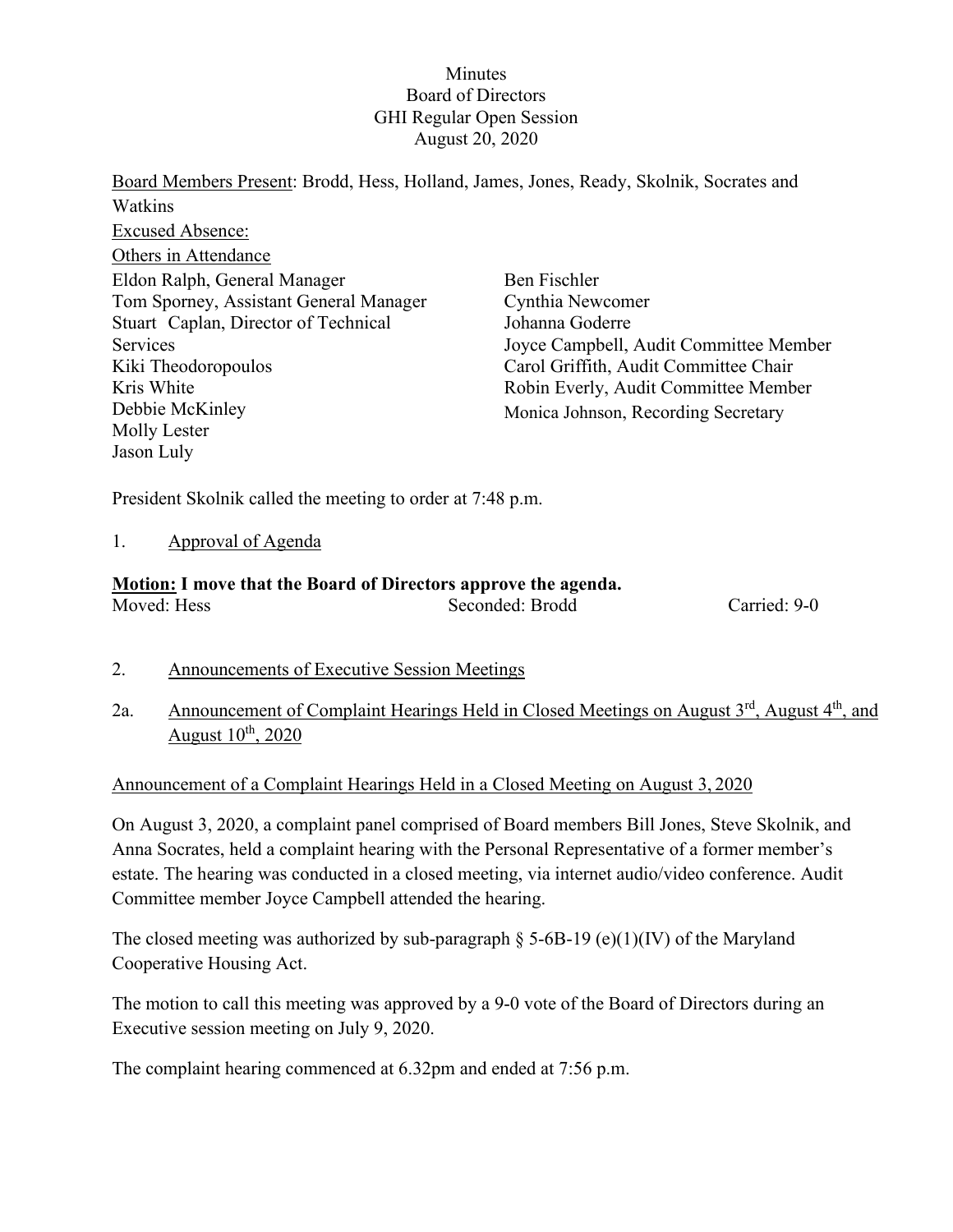## Announcement of a Complaint Hearing Held in a Closed Meeting on August 4, 2020

On August 4, 2020, a complaint panel comprised of Board members Chuck Hess, Ed James and Sue Ready, held a complaint hearing with the Personal Representative of a former member's estate. The hearing was conducted in a closed meeting, via internet audio/video conference. Audit Committee member Carol Griffith attended the hearing.

The closed meeting was authorized by sub-paragraph  $\S$  5-6B-19 (e)(1)(IV) of the Maryland Cooperative Housing Act.

The motion to call this meeting was approved by a 9-0 vote of the Board of Directors during an Executive session meeting on July 9, 2020.

The complaint hearing commenced at 6:30 p.m. and ended at 7:46 p.m.

## Announcement of an Informal Complaint Hearing Held in a Closed Meeting on August 10, 2020

On August 10, 2020, Board members Stefan Brodd, Chuck Hess, Stephen Holland, Ed James, Bill Jones, Sue Ready, Steve Skolnik, Anna Socrates, Tami Watkins, held an informal complaint hearing with a member. The hearing was conducted in a closed meeting within the GHI Administration Building and via internet audio/video conference.

The closed meeting was authorized by sub-paragraph  $\S$  5-6B-19 (e)(1)(IV) of the Maryland Cooperative Housing Act. Audit Committee member Robin Everly attended the hearing.

The motion to call this meeting was approved by a 9-0 vote of the Board of Directors during an Executive session meeting on July 9, 2020.

The complaint hearing commenced at 7:00 pm and ended at 7:56 pm.

# 2b. Announcement of an Executive Session Meeting held on August 6, 2020

GHI's Board of Directors held an Executive Session meeting on August 6, 2020 via internet audio/video conference, with Board members Stefan Brodd, Chuck Hess, Stephen Holland, Ed James, Bill Jones, Sue Ready, Steve Skolnik, Anna Socrates, Tami Watkins and Audit Committee members Joyce Campbell, Robin Everly, and Carol Griffith participating.

The following motion to call this meeting was made during a prior open meeting earlier that evening and approved by Board members Stefan Brodd, Chuck Hess, Stephen Holland, Ed James, Bill Jones, Sue Ready, Steve Skolnik, Anna Socrates and Tami Watkins.

**Motion: I move that the Board of Directors hold an Executive Session meeting after this Open Session Meeting is adjourned, to discuss the following agenda items, as authorized by the pertinent sub-paragraphs of the Maryland Cooperative Housing Act § 5-6B-19 (e)(1).**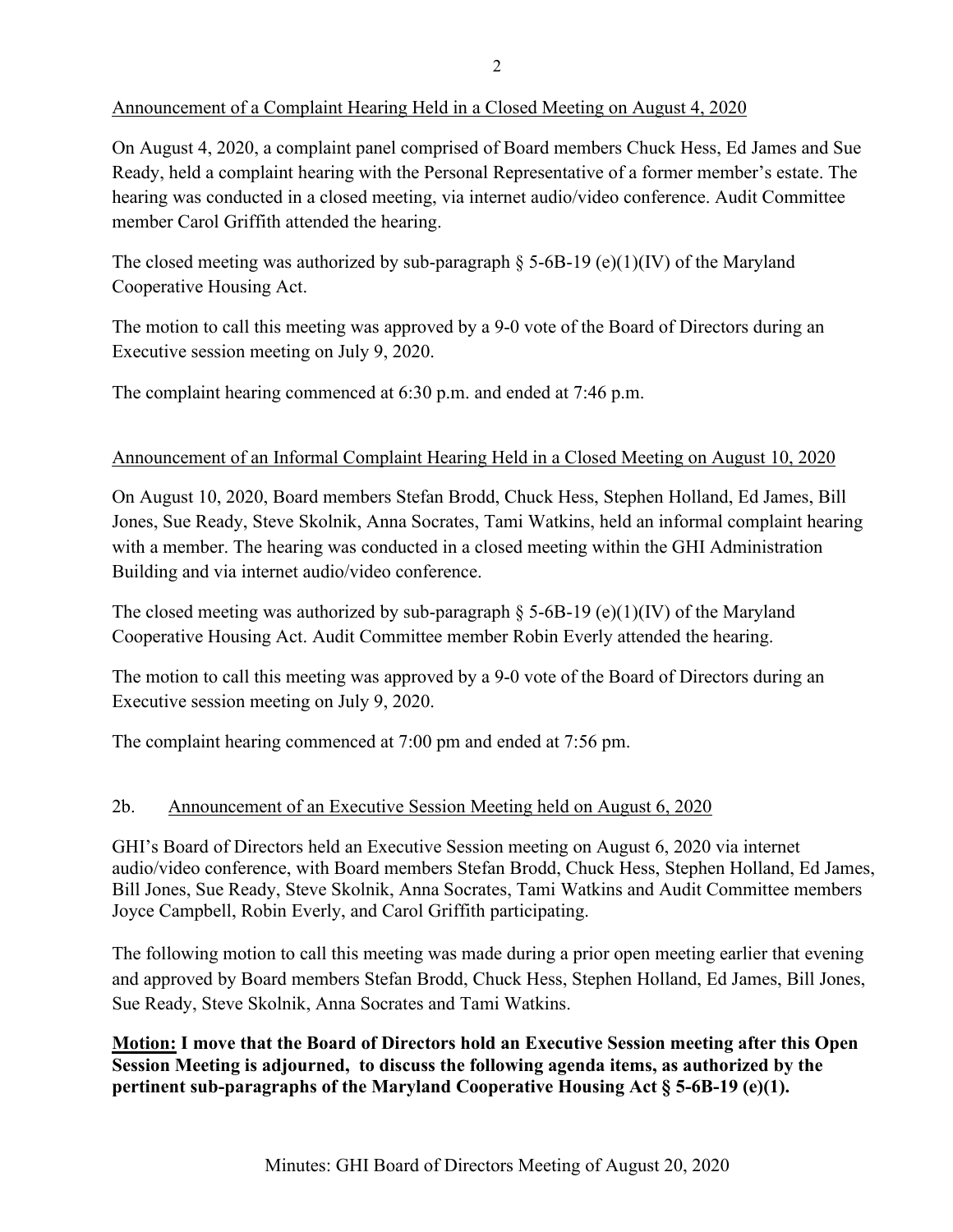| <b>Agenda</b> item                                                                                        | Sub-paragraph of    |
|-----------------------------------------------------------------------------------------------------------|---------------------|
|                                                                                                           | $\S$ 5-6B-19 (e)(1) |
| Approve Minutes of Executive Session Meeting Held on July 9,<br>a)<br>2020                                | (vii)               |
| b) Member Financial Matters                                                                               | (viii)              |
| Request to Attend Settlement of a Unit Resale from a Remote<br>C)<br>Location                             | (iv)                |
| d) Request for Exemption from Fireplace Inspection                                                        | (iv)                |
| Procurement of an Electronic Key Management System for the<br>e)<br>Maintenance Department $-1st$ reading | $(v_i)$             |
| <b>Complaint Matters</b><br>f)                                                                            | (iv)                |

The meeting began at 7:03 p.m., recessed at 7:43 p.m. resumed at 10:23 p.m. and adjourned at 10:38 p.m.

## 2c. Announcement of an Executive Session Meeting held on August 20, 2020

*The September 20 Executive Session is in recess.* 

## 3. Visitors and Members (Comment Period)

None.

# 4. Approval of Membership Applications

# **Motion: I move that the Board of Directors approve the following persons into the cooperative and membership be afforded them at the time of settlement.**

- **Matthew J. Sickle, Alyssa M. Sickle, Tenants by the Entirety;**
- **Brandon P. Ruben, Sole Owner.**

| Moved: James | Seconded: Hess | Carried: 9-0 |
|--------------|----------------|--------------|
|              |                |              |

# 5. Committees and Homes Improvement Program Reports

# **Homes Improvement Program:** Sporney reported:

Electric completed at 60%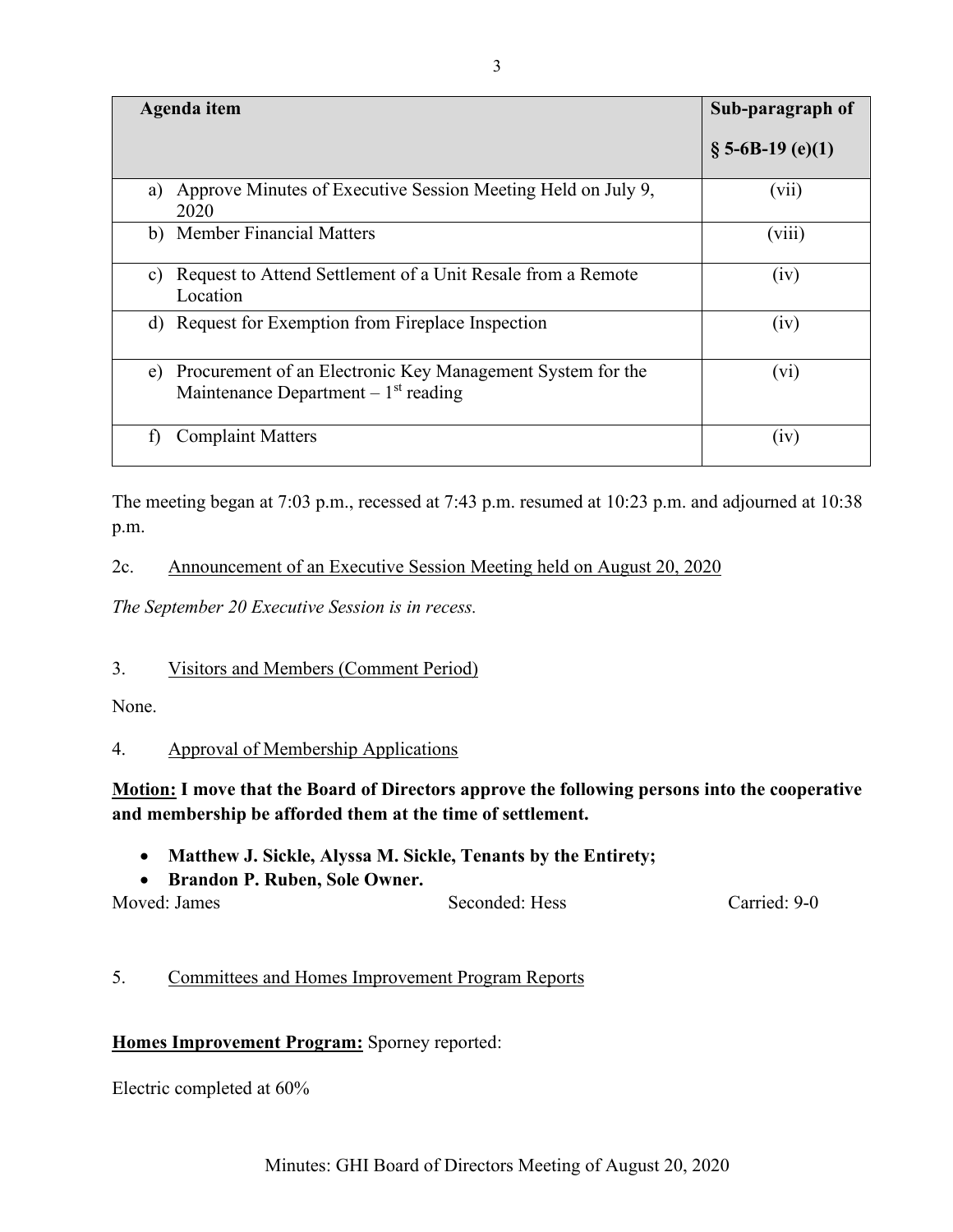Attics completed at 32% Entry doors completed at 25% Windows completed at 25% HVAC completed at 18% Siding completed at 10% Storm doors completed at 2%

Watkins reported on the **Architectural Review Committee** activities.

Kris reported on the **Companion Animal Committee** activities.

Socrates reported on the **Legislative and Government Affairs Committee** activities.

6a. Approve Minutes of Special Open Session Meeting Held on July 23, 2020

**Motion: I move that the Board of Directors approve the minutes of the Special Open Session meeting that was held on July 23, 2020 as presented** Moved: James Seconded: Brodd Carried: 9-0

6b. Approve Minutes of Regular Open Session Meeting Held on July 23, 2020

**Motion: I move that the Board of Directors approve the minutes of the Regular Open Session meeting that was held on July 23, 2020 as presented.** Moved: James Seconded: Hess Carried: 9-0

6c. Presentation by a Member re: Organizing Efforts to Oppose the SCMaglev Project.

In March 2018, the Board authorized GHI's Board President to send a letter to Maryland's Governor, Congressional Representatives, State Delegates, P.G. County Council and the City of Greenbelt, requesting their support for the "No Build" option within the SCMAGLEV Environmental Impact Statement. The Board took that position because, while some of the route will be underground, construction impacts and accessory structures (i.e., tunnel access, ventilation shafts, and power facilities) will negatively impact our community.

Based on discussions at a Greenbelt City Council meeting on August 10, 2020, about the proposed SCMaglev project, it appears likely that this project, if built, will have a very significant negative impact on Greenbelt, and particularly on Greenbelt Homes Inc. Hence, GHI may need to coordinate with the City of Greenbelt and other groups in advocating the no-build option.

GHI member Beth LeaMond is a member of a local group that is advocating the no-build option. Board President Skolnik invited her to attend the August  $20<sup>th</sup>$  Board meeting to make a brief presentation of the organizing efforts her group is undertaking to oppose the SCMaglev project.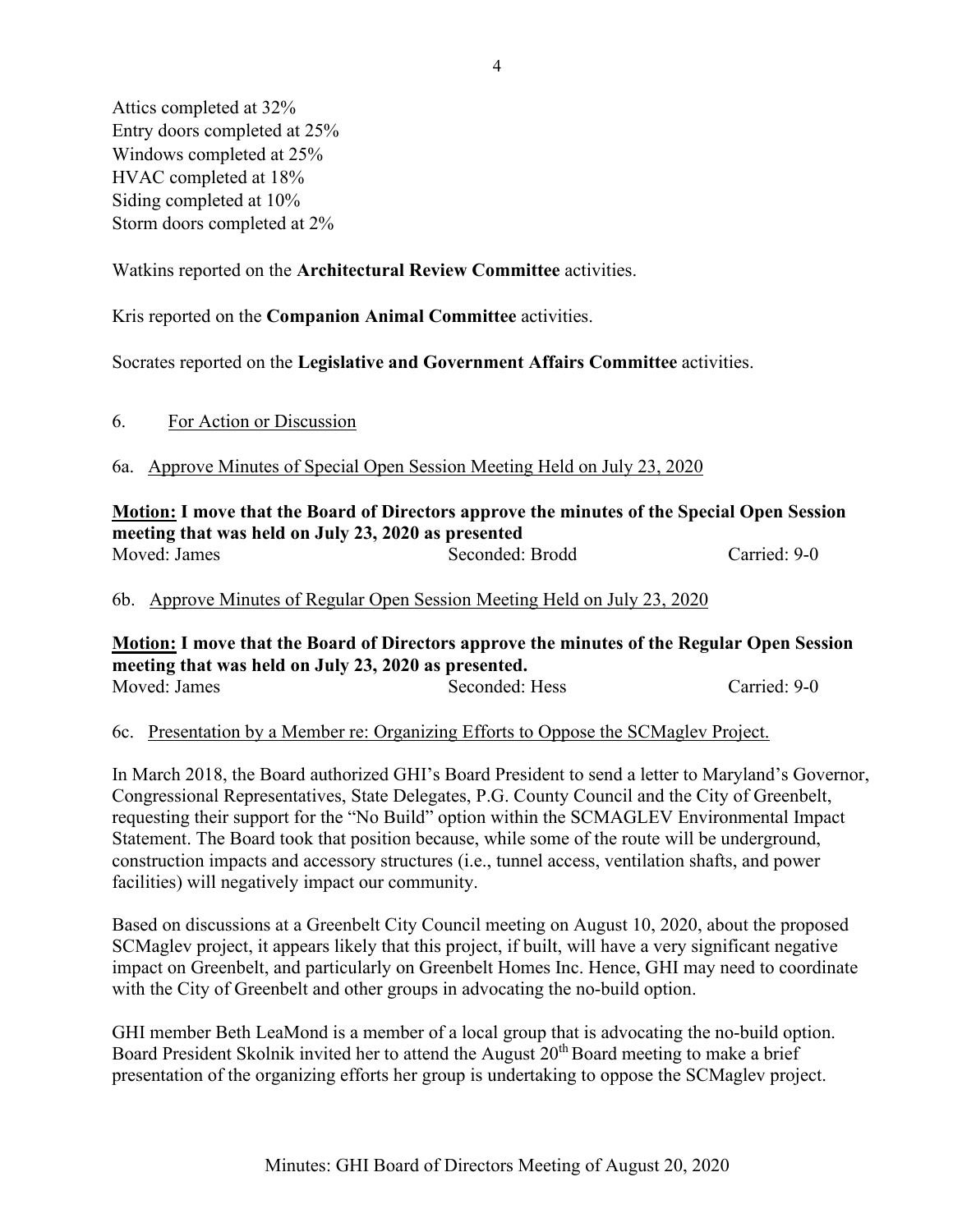Ms. LeaMond's presented her presentation to the Board. A discussion took place on what further steps GHI should take to oppose the SCMaglev project.

*\*Note: Director Hess announced that he would not be taking part in this discussion.*

*Discussion followed. No formal action was taken.*

### 6d. Member Proposal to Establish a COVID-19 Fee Deferral Relief Fund for GHI Members

GHI has allowed members to defer up to four months of fees under a special COVID-19 emergency fee deferral policy. A group of GHI members submitted a proposal (refer to attachment #6a) to collect donations to help pay for fees deferred under the GHI COVID-19 Fee Deferral Policy. The proposal recommends roles and responsibilities for GHI and the sponsors of the Member Fund. On July 20, 2020, the Board reviewed the proposal and requested the Manager to ask GHI's legal counsel, whether GHI could receive donations, based on existing legal and regulatory requirements. On August 6, 2020, the Board discussed opinions that staff obtained from GHI's legal counsel Whiteford, Taylor and Preston (attachment # 6b) and Wegner CPAs, GHI's External Auditor (attachment #6c) about possible tax ramifications associated with GHI's receipt of donations for the fund.

**Motion: I move that GHI accept the transferral of funds from the** *Chuffed.org* **account established by member Jason Luly for the purpose of collecting funds to offset co-op fees deferred by GHI members who are financially affected by COVID-19. Staff is directed to allocate these funds equally to the deferred balances of those affected members who agree to participate. Funds will be allocated to an affected member's account until the deferred balance is zero or until all** *Chuffed* **funds have been depleted, whichever occurs first.**  Moved: Ready Seconded: Hess Carried: 9-0

#### 6e. Review Companion Animal Committee Guide for GHI Members with Companion Animals

On December 19, 2019, the Board reviewed an initial draft of the Companion Animal Committee's 'Guide for GHI Members with Companion Animals' and requested that GHI's legal counsel insert a disclaimer of liability clause in the document. On February 6, 2020, the Board accepted the revised document with language that GHI's legal counsel inserted on pages 1 and 3 and requested the Communications Committee to review it.

Attachment #7 is the final document, after being reviewed by the Communications Committee. The CAC wishes to have this document distributed to incoming GHI members and plans for it to be published on the ghi.coop website for easy reference.

**Motion: I move that the Board of Directors accept the Companion Animal Committee's Guide for GHI Members with Companion Animals, as presented and allow the document to be distributed to incoming members and published on the ghi.coop website.** Moved: James Seconded: Socrates Carried: 9-0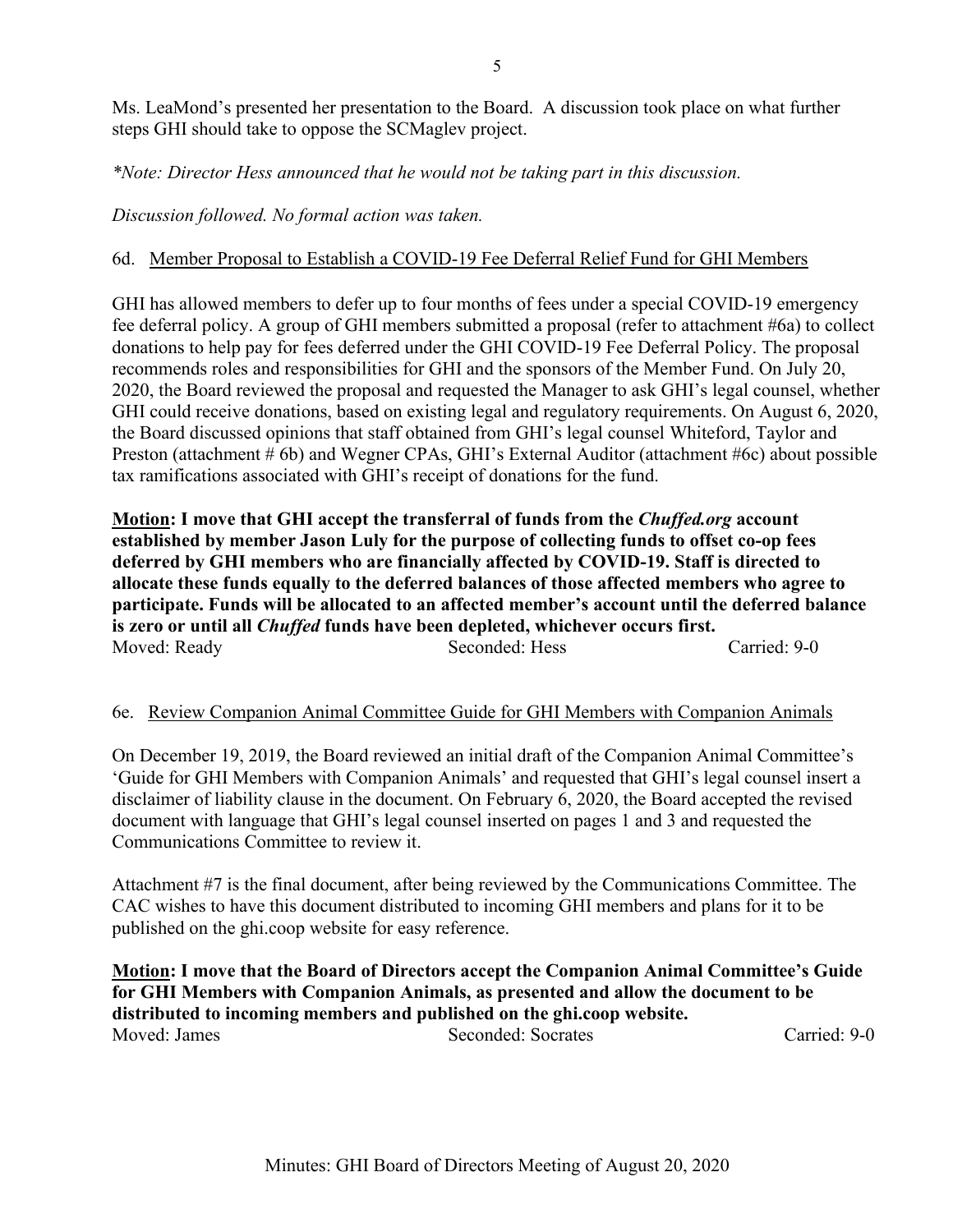### 6f. Nomination & Elections Committee Proposal for Electing Board and Audit Committee Members

On August 6, 2020, the Board reviewed a proposal (attachment #8a) from the Nominations and Elections (N&E) Committee to hold the 2020 Board and Audit Committee elections without an annual membership meeting. The Board requested that GHI's legal counsel review the proposal and advise whether it is feasible to proceed with elections of the Board, Audit Committee and N&E Committee.

The legal counsel's opinion (attachment #8b) is that the elections cannot be held without an annual meeting; however, GHI could hold a 'virtual' annual meeting, with an election that is conducted completely via absentee ballots. As a follow-up, the Manager asked the legal counsel how we should deal with voting on matters in the meeting itself, e.g. approval of minutes, election of N&E members, and any member petitions. The Manager will provide the Board with the attorney's response to this question during the Board meeting.

Board President Skolnik shared the attorney's opinion with members of the N&E Committee and requested them to make suggestions about how to proceed.

*Tom Jones, Chair N&E discussed the proposal for Electing Board and Audit Committee Members.*

*Proposed actions will be presented at the next Board of Directors meeting.*

### 6g. Recommendations to the Board of Directors and Staff from the Audit Committee

The Audit Committee recently provided a memorandum (attachment #9) to the Board and staff with recommendations regarding measures that should be considered, to improve operational efficiency.

*Carol Griffith presented the Audit Committee recommendations to the Board and Staff. A brief discussion followed.*

#### 6h. Proposed Revisions to Section VII: Fences of the Member Handbook

On May 21, 2020, the Board reviewed comments from members regarding rule revisions to Section VII: Fences in the Member Handbook that the Architectural Review Committee recommended. In considering the comments, the Board felt that GHI should continue to allow installation of new chain link fences and green paint should be added back to the color palette. The Board also stated that the ARC should be more specific in identifying what the term '*wire'* applied to and correct a few reference errors.

During the ARC meeting on June 10<sup>th</sup>, the committee decided not to allow installation of new chain link fences, but to allow members to use original paint colors (including green) to touch up existing chain link fences; provided the areas being touched up totaled less than 25% of the total area of the fence. On July  $8<sup>th</sup>$ , the ARC finalized its proposed revisions to the fence rules.

On July 23, 2020, the Board reviewed the ARC's final revisions to the fence rules, but did not reach a consensus about the provisions for chain link fences. The Board President requested Board members to provide their change preferences by email within (48) hours. The Board President did not receive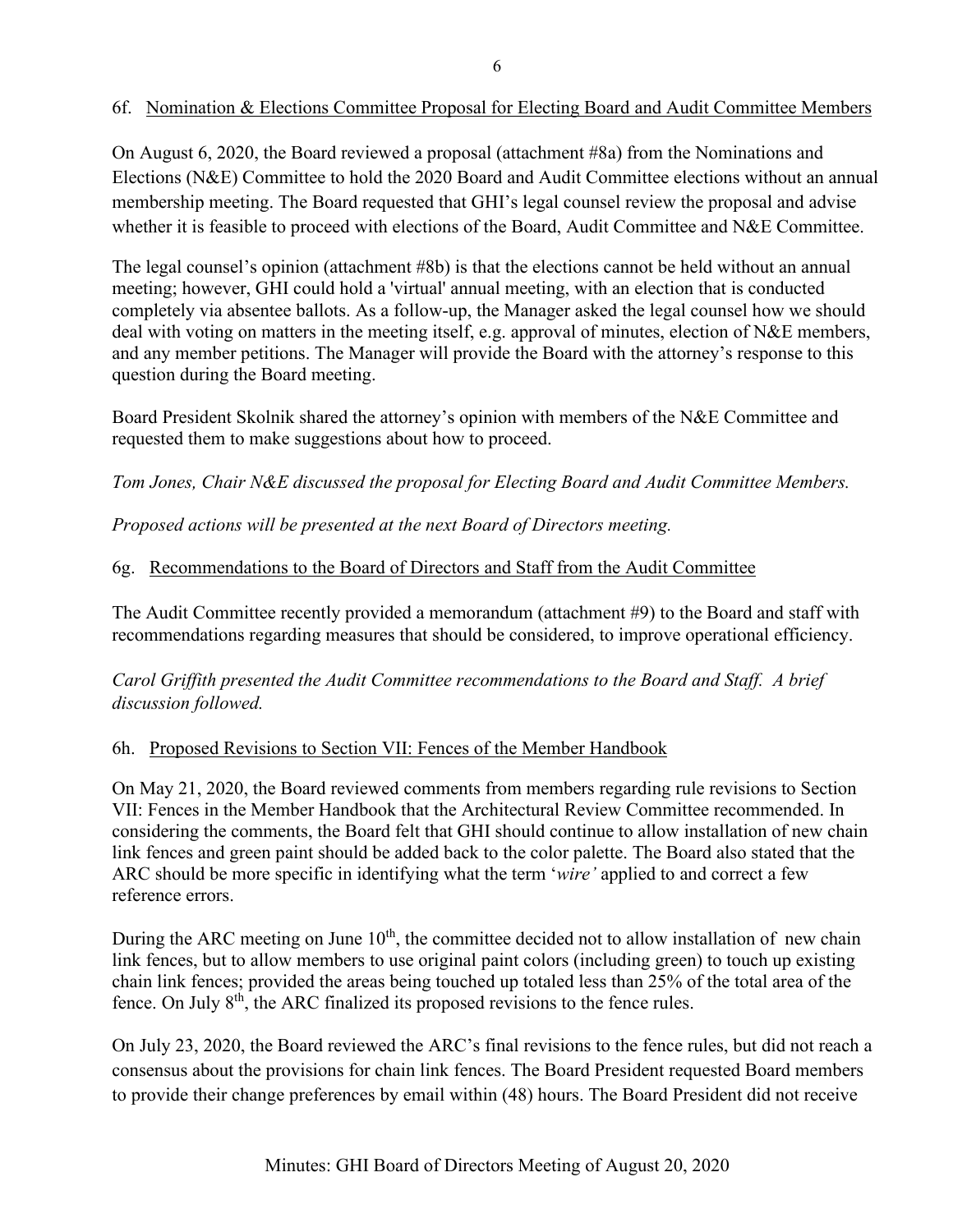any emails from Board members; hence he is proposing the following revisions to the fence rules that the Board reviewed on July 23rd:

*Section VII.B. Definition of chain fence: a fence with continuous top rail of galvanized steel or vinylclad metal wire (minimum 9 gauge thick) woven to form a diamond -shaped mesh.*

*Section VII.B .1. Existing chain link fencing may remain in place, ...*

*Section VII.B.2.d. Chain link fences needing repairs exceeding 25% shall be painted or coated in black, brown or forest green only.*

The revised rules for fences are presented in attachment #10.

**Motion: I move the Board of Directors approve the revisions to Section VII: Fences in the Member Handbook as presented.** Moved: Holland Seconded: Jones Carried: 7-2 Opposed: James, Hess

## 6i. Proposed Revisions to GHI Rule re: Minimum Use and Maintenance Standards – Homes and Yards

Item 20 in Paragraph III, Minimum Use & Maintenance Standards of GHI's Member Handbook states:

20. No condition in violation of health and safety shall be allowed, e.g., trash closet must be kept clean and trash properly contained; no uncontained compost piles; pet feces must be promptly removed and properly disposed of; firewood not exceeding one cord (a stack 4' high, 4' wide and 8' long), must be neatly stacked no less than six (6) inches from the ground and at least 10' from the building.

The rules do not prohibit or regulate outdoor storage of wood that is used for purposes other than firewood. Hence, GHI's legal counsel has suggested that item 20. be modified as follows:

- 20. Exterior areas must be maintained in safe and orderly condition.
	- a) No condition posing a hazard to health or safety shall be permitted.
	- b) Trash closets must be kept clean and trash must be properly contained.
	- c) Uncontained compost piles are not permitted.
	- d) Pet feces must be promptly removed and properly disposed of.
	- e) Firewood must be neatly stacked not less than 6 inches from the ground and not less than 10 feet from the building.
	- f) Building materials must not be stored in yard areas.
	- g) There must be no unsightly accumulation of other materials, debris or other stored items in yard areas.
	- h) Decorative items displayed in yard areas are not permitted without prior written approval from GHI.

*Item was discussed; no action was taken.*